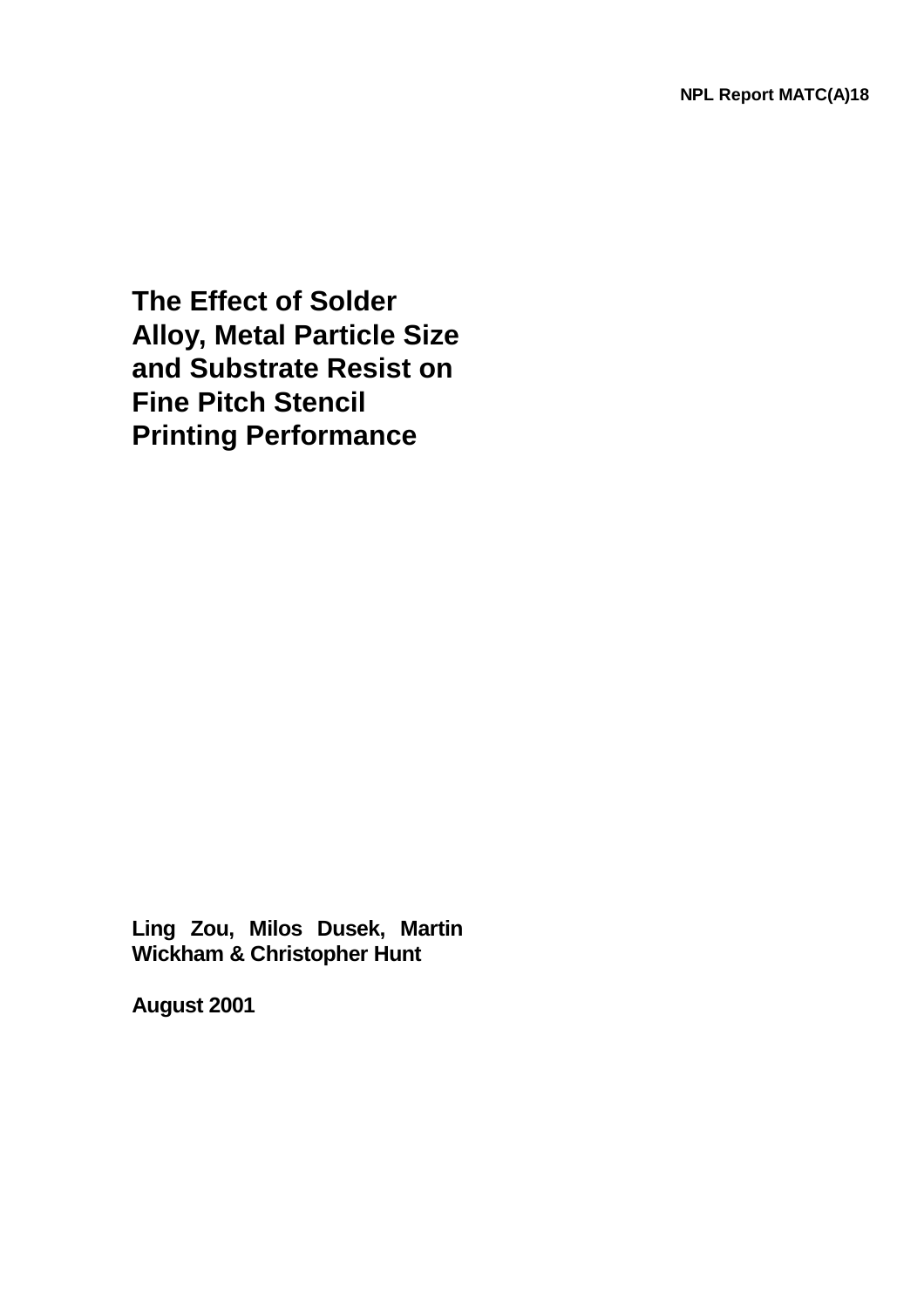© Crown copyright 2001 Reproduced by permission of the Controller of HMSO

ISSN 1473 2734

 National Physical Laboratory Teddington, Middlesex, UK, TW11 0LW

Extracts from this report may be reproduced provided the source is acknowledged.

 Approved on behalf of Managing Director, NPL, by Dr C Lea, Head, Materials Centre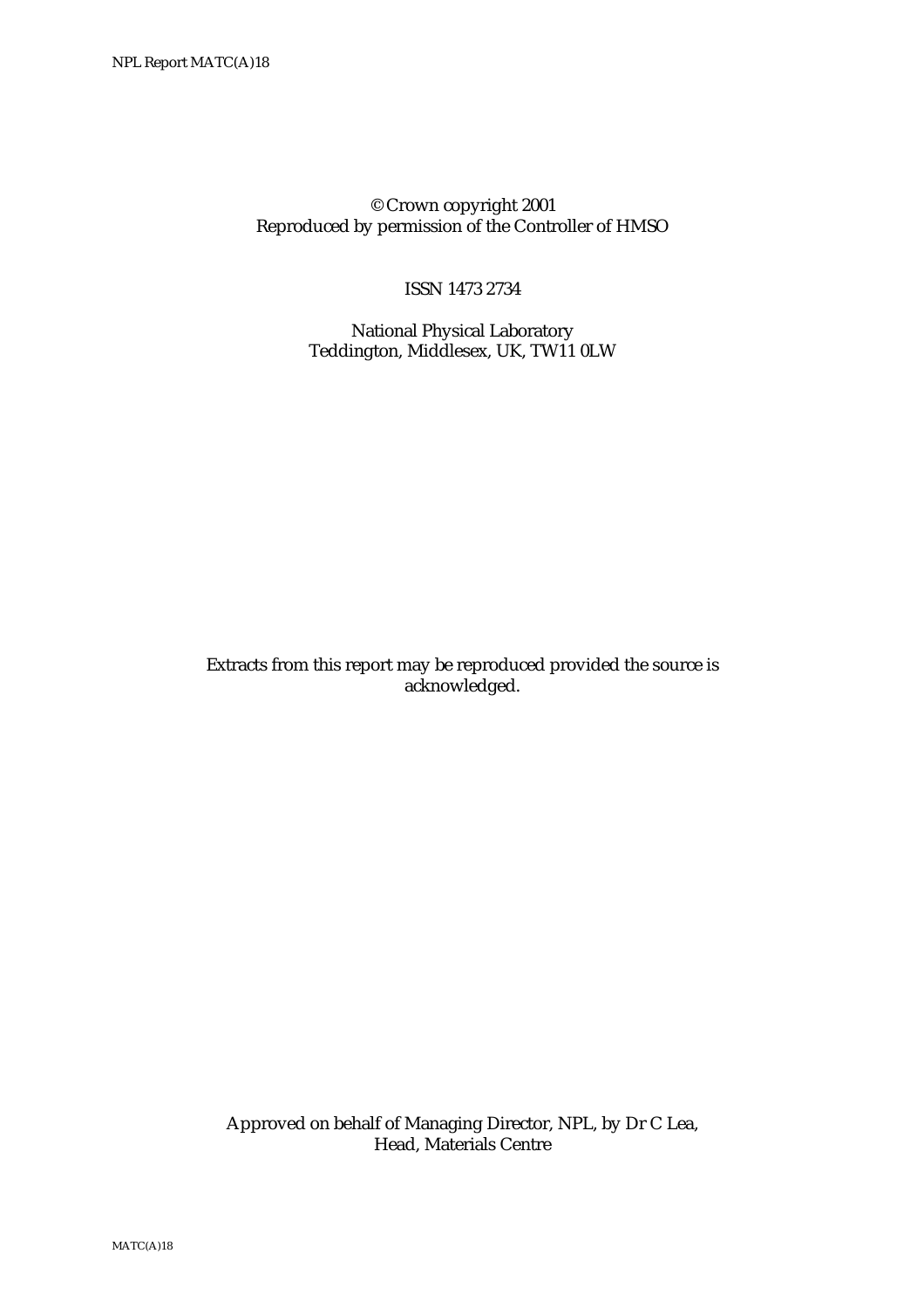# **CONTENTS**

| 1.               |        |                                                                                       |
|------------------|--------|---------------------------------------------------------------------------------------|
| $\overline{2}$ . |        |                                                                                       |
|                  | 2.1.   |                                                                                       |
|                  | 2.2.   | THE FINE PITCH PRINTING AND REFLOW PERFORMANCE FOR DIFFERENT METAL PARTICLE SIZES  3  |
|                  | 2.3.   | THE FINE PITCH PRINTING PERFORMANCE OF DIFFERENT LEAD-FREE SOLDER ALLOY PASTES 3      |
|                  | 2.4.   |                                                                                       |
| 3.               |        |                                                                                       |
|                  | 3.1.   |                                                                                       |
|                  | 3.1.1. | The fine pitch printing performance of pastes having different metal particle sizes 5 |
|                  | 3.1.2. |                                                                                       |
|                  | 3.2.   |                                                                                       |
|                  | 3.3.   | THE EFFECT OF SUBSTRATE WITH SOLDER RESIST ON FINE PITCH PRINTING PERFORMANCE  12     |
| 4.               |        |                                                                                       |
| 5.               |        |                                                                                       |
| 6.               |        |                                                                                       |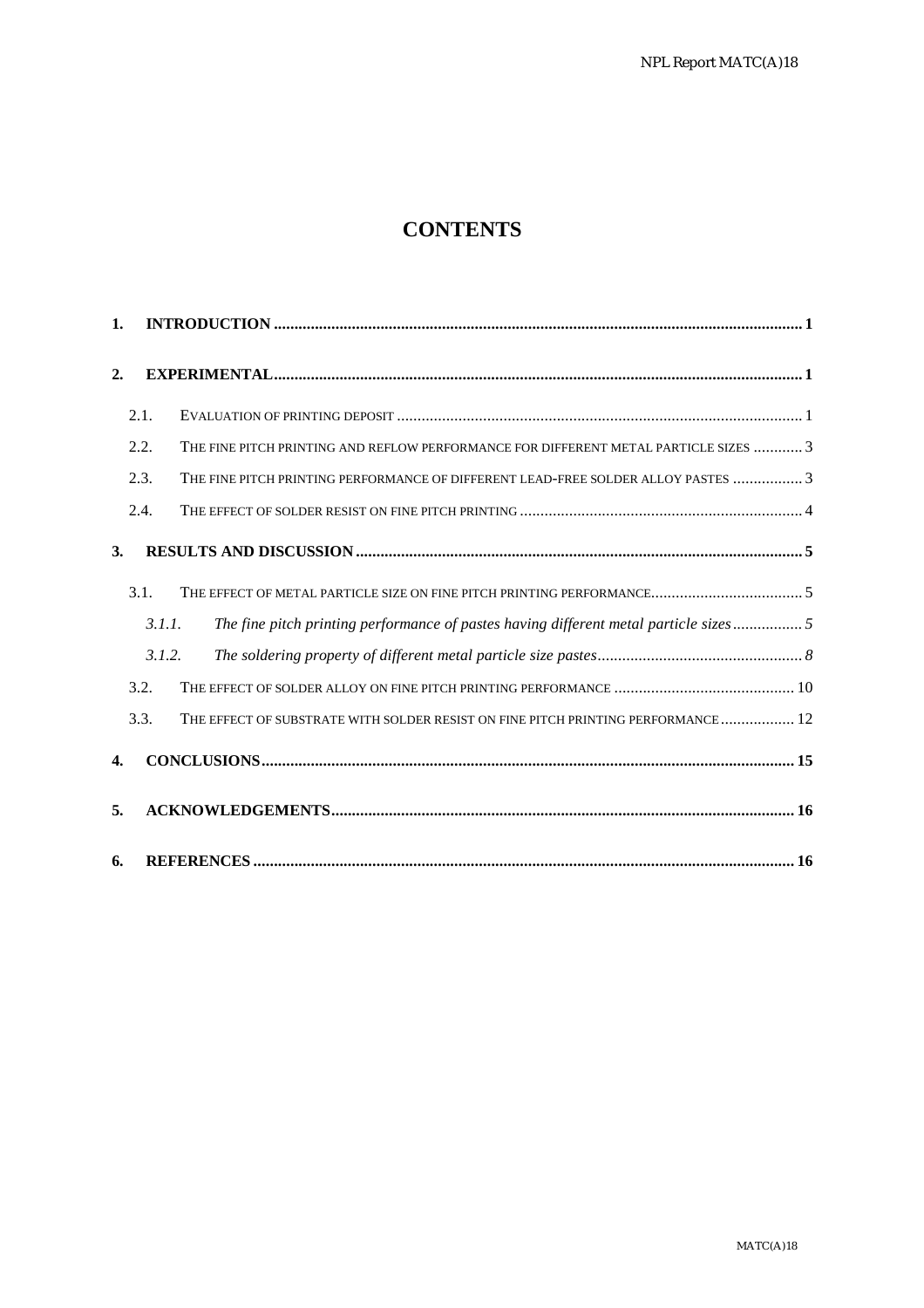August 2001

# **The Effect of Solder Alloy, Metal Particle Size and Substrate Resist on Fine Pitch Stencil Printing Performance**

by

Ling Zou, Milos Dusek, Martin Wickham and Christopher Hunt

National Physical Laboratory Teddington, Middlesex, UK, TW11 0LW

#### **ABSTRACT**

The drive to use ever finer pitch printing of solder pastes has raised a number of questions regarding the quality of the printed paste. This study was undertaken to investigate the effects of a number of factors (solder composition, metal particle size, and resist thickness) on the quality of fine pitch stencil printing, and the results are encouraging for the users of fine pitch printing and lead-free solders. First, if the total metal content is adjusted to compensate for the changes in density, the traditional high quality printing can be maintained when using lead-free solder pastes. Second, the size of the metal particles in the pastes does have a significant effect on the quality of the printed paste, which improves as the particle size is reduced. However, there is a balance to be achieved with the increased incidence of solder balling when using pastes having the finer particles. Third, the robustness of the printing process restricts any adverse effects of the thickness of the solder resist, resulting in only minor deterioration in print quality when using resists thicker than 30 mm.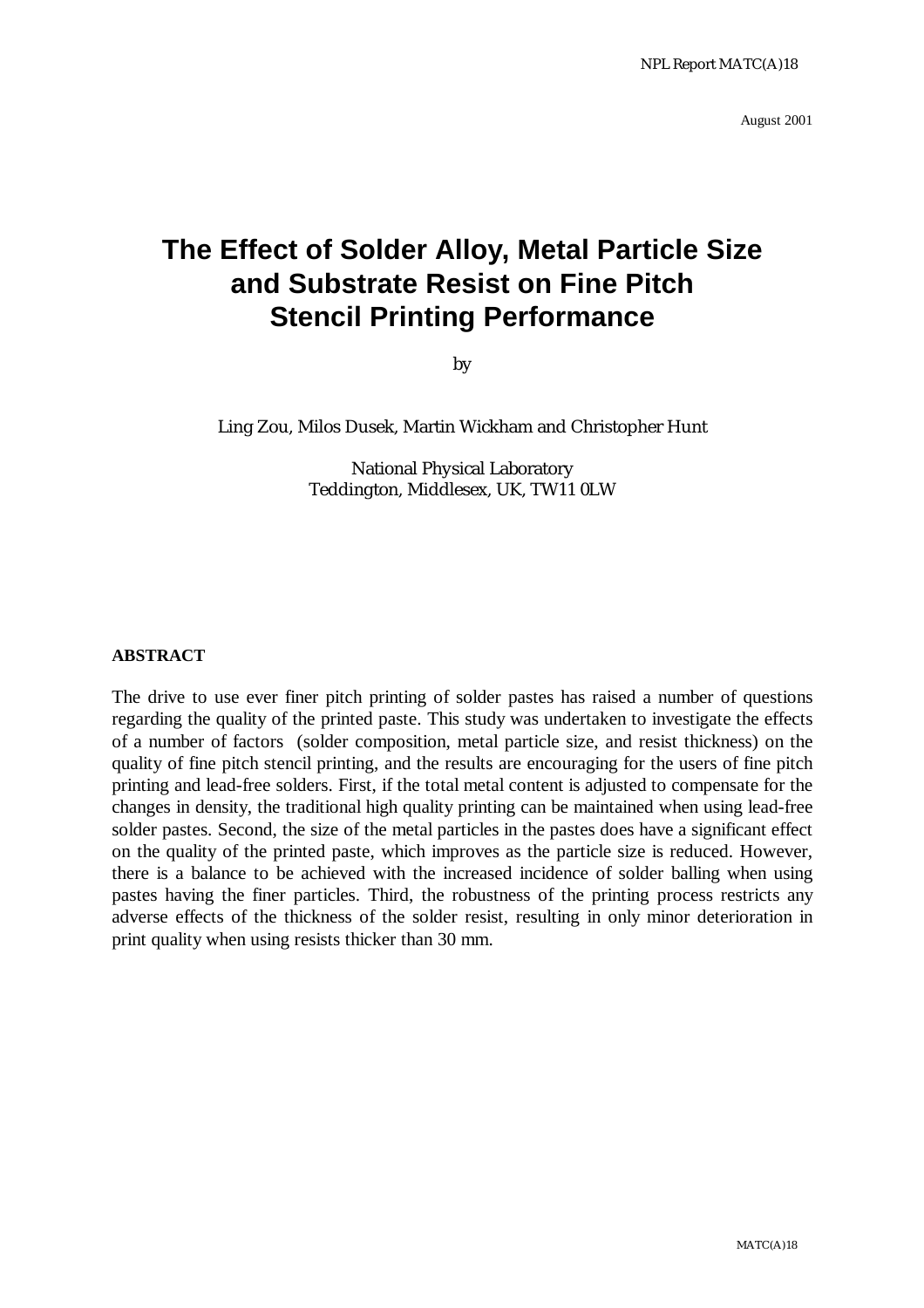# **1. Introduction**

The maintenance of high yields and low defect levels during periods of rapid changes in technology and materials is a major challenge for the industry. The drive to fine pitch stencil printing, and the introduction of lead-free solders, are just two factors that have to be understood and accommodated by pcb assemblers, whilst retaining high yields etc. Low defect assembly is critically dependent on the paste printing stage, which in turn is directly related to the printer and paste used. The paste itself is a multi-component system that is sensitive to the properties and interactions of the various constituents, and consists of metal particles suspended in a flux vehicle system. The metal particle size and size distribution, which can be varied depending on the application, will certainly affect paste printing performance, and therefore have to be understood. Competitive pressures to reduce equipment size and to maximise circuit performance have created new challenges in fine pitch solder paste printing. New pastes are required which use small sized metal particles, and a better knowledge of their printing characteristics and print quality are essential. This work was undertaken not only to investigate the effect of these critical factors (i.e. the paste make-up) but also to include studies of the effects of some new lead-free solders, and of the thickness of the solder resist.

A plethora of new lead-free solders has been suggested to meet the challenge posed by the impending ban on the use of lead in solders. They involve new solder compositions using metals such as silver, bismuth and copper, together with new flux formulations. These new materials raise issues of yield, performance, and product reliability. Traditionally acceptable solder joint failures rates are around 100  $ppm^{(2)}$ , but these levels are under threat from increases in component density and reductions in component lead pitch. Previous studies have shown that  $\sim 60\%$  of the defects identified after reflow soldering originated during the paste printing stages, thus emphasising the key nature of this step on assembly yield. Hence this work has also included an investigation of the printing performance of three commercially available lead-free solders compared to that of a lead-containing solder paste.

Another important aspect related to printing performance is the substrate structure and surface finish. In previous work the effect of distorted substrates on fine pitch printing had been reported<sup>(3)</sup>. In this investigation, the previous work has been extended to cover the effect of varying the solder resist thickness.

# **2. Experimental**

#### *2.1. Evaluation of printing deposit*

A test printed circuit board and stencil were designed to evaluate fine pitch printing performance (down to 300µm), see Figure 1. The stencil was stainless steel, 100µm thick, laser cut with apertures arranged on orthogonal axis. The design comprised an aperture array repeated in many locations, with three different pitches and two orientations. An aperture group array comprised three sets each of 0.4, 0.35 and 0.3mm pitch aperture arrays, and the 0.4mm pitch was repeated but turned through 90°. The aperture group arrays are repeated to give a 3 X 3 pattern, which then provides the board aperture arrangement. The stencil did not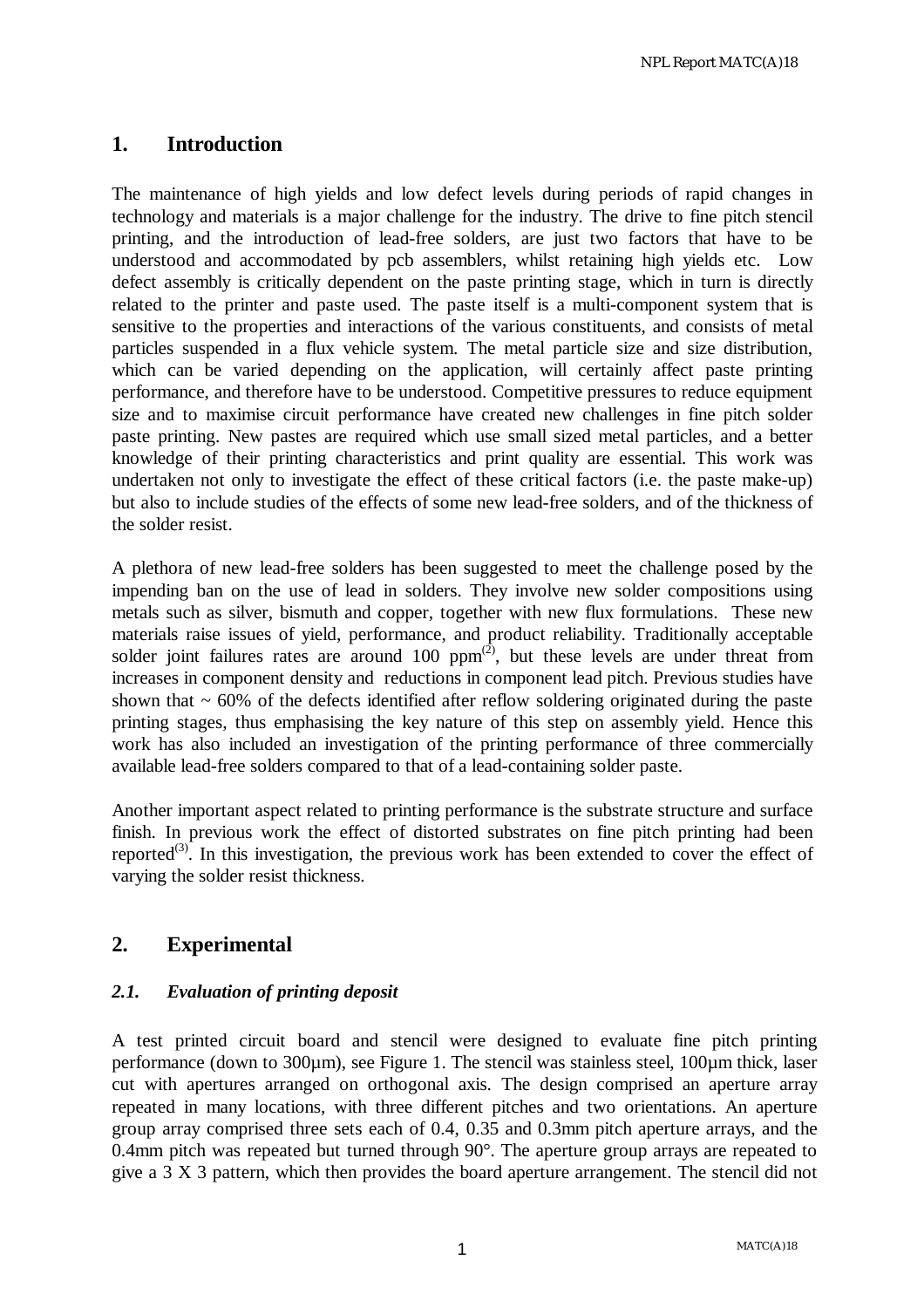have the dots around each aperture array; these dots were used as a reference for paste deposit measurements.

In this work a laser scanning profiler (UBM with a triangulation sensor) has been used to measure the profiles of the print deposits. Two criteria were selected to characterise the printing deposit, print volume and wall angle  $(3)$ . Print volume in this work is given as a percentage of the stencil aperture volume. For acceptable printing quality the paste volume should be greater than 60%, and less than 90%. If the printing volume is less than 60%, there is insufficient paste, and possible skipping on the paste deposit. If the paste volume is greater than 90%, excess paste may be deposited non-uniformly, eg. *"dog ears"* on QFP type pads.

It is critical to deposit the correct amounts of paste cleanly onto the substrate, to form a reliable solder joint. The wall angle is one measure of the shape of the printed deposit. The larger the wall angle of the solder deposit, the sharper the edge of the solder deposit. The wall angle should be larger than 20° for good printing. A wall angle, smaller than 20°, will probably result in bridging. More details about this measurement technique, and the characterisation of printed solder paste can be found in Ref(3).



Figure 1: Test board and stencil design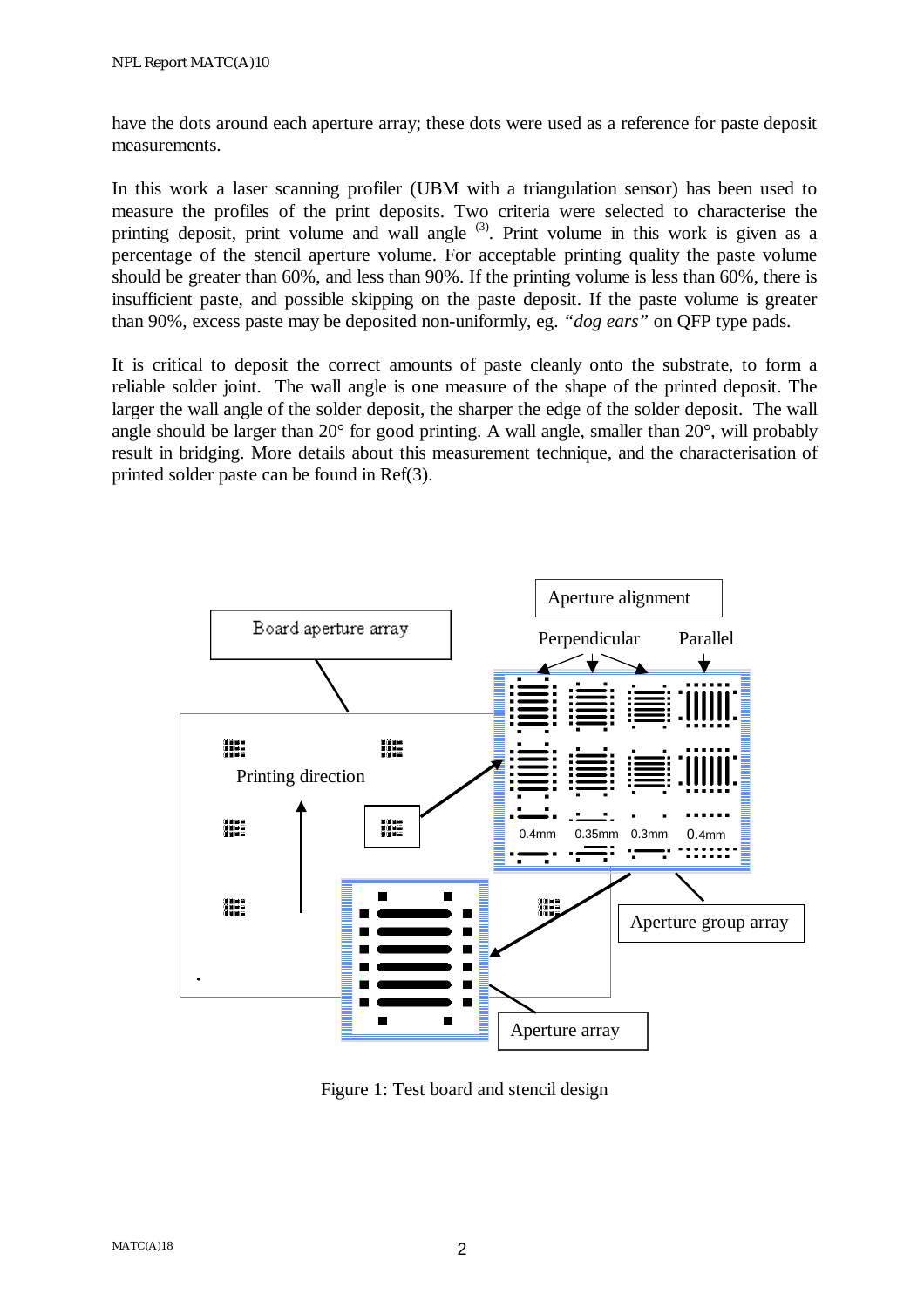#### *2.2. The fine pitch printing and reflow performance for different metal particle sizes*

Two SnPbAg solder pastes, A and B, with three different metal particle sizes were printed using 300mm pitch 60° metal squeegee at 24°C/40% RH. Pastes A and B are both described as no-clean pastes, Paste A is formulated as a high printing speed paste, and paste B can accommodate a wide range o printer cycle times. The paste particle sizes and printing parameter settings are listed in Table 1. The paste was printed continuously for 50 prints without any stencil cleaning. The  $6<sup>th</sup>$  and  $50<sup>th</sup>$  prints were measured using the laser scanning profiler. The prints measured were the perpendicularly aligned, 0.4, 0.35 and 0.3 mm pitch in the middle row of the *aperture group array* on the middle position of the *board aperture arrangement*. The 8<sup>th</sup> print was reflow soldered using the same reflow profile for both paste types. The boards after reflow were visually inspected using an optical microscope with up to 45 times magnification, to check for solder ball formation.

| Paste   | Particle size | Average       | Type | Printing load | Printing        | Separation |
|---------|---------------|---------------|------|---------------|-----------------|------------|
|         | range         | Particle size |      | (kg)          | speed           | speed      |
|         | $(\mu m)$     | $(\mu m)$     |      |               | $\text{(mm/s)}$ | (mm/s)     |
|         | $10-25$       | 17.5          |      |               |                 |            |
| Paste A | $20 - 45$     | 32.5          | 3    |               |                 |            |
|         | 53-75         | 64            |      |               |                 |            |
|         | $10-25$       | 17.5          |      | 3.6           | 90              | 1.0        |
| Paste B | $20 - 45$     | 32.5          | 3    |               |                 |            |
|         | 53-75         | 64            | 2    |               |                 |            |

Table 1: The paste particle sizes and printing parameter settings

# *2.3. The fine pitch printing performance of different lead-free solder alloy pastes*

For these printing tests three commercial lead-free solder pastes, C, D and E, were used in conjunction with Paste A and with printing conditions of 300mm pitch, 60° metal squeegees at 24°C/40% RH. The pastes and printing parameter settings are listed in Table 2. Pastes C and E are both SnAgCu pastes, but from different manufactures. Ten prints were printed for each paste, the  $6<sup>th</sup>$ ,  $8<sup>th</sup>$  and  $10<sup>th</sup>$  prints were measured using the laser scanning profiler. The prints measured were the perpendicularly aligned, 0.4, 0.35 and 0.3 mm pitch in the middle row of the *aperture group array* on the middle position of the *board aperture arrangement*.

The lead-free paste C, and paste A, were also continually printed using squeegees over 6 hours at 28°C/75%RH, to evaluate their stencil life in this harsh environment. Six prints were taken after 0, 2, 4 and 6 hours. In between printing, each paste was conditioned by moving the paste backwards and forwards on a blank area of the stencil. The printing speed and separation speed were the same as above, but the printing load was reduced to 2.2kg. The apertures measured for the sixth print were the same as above.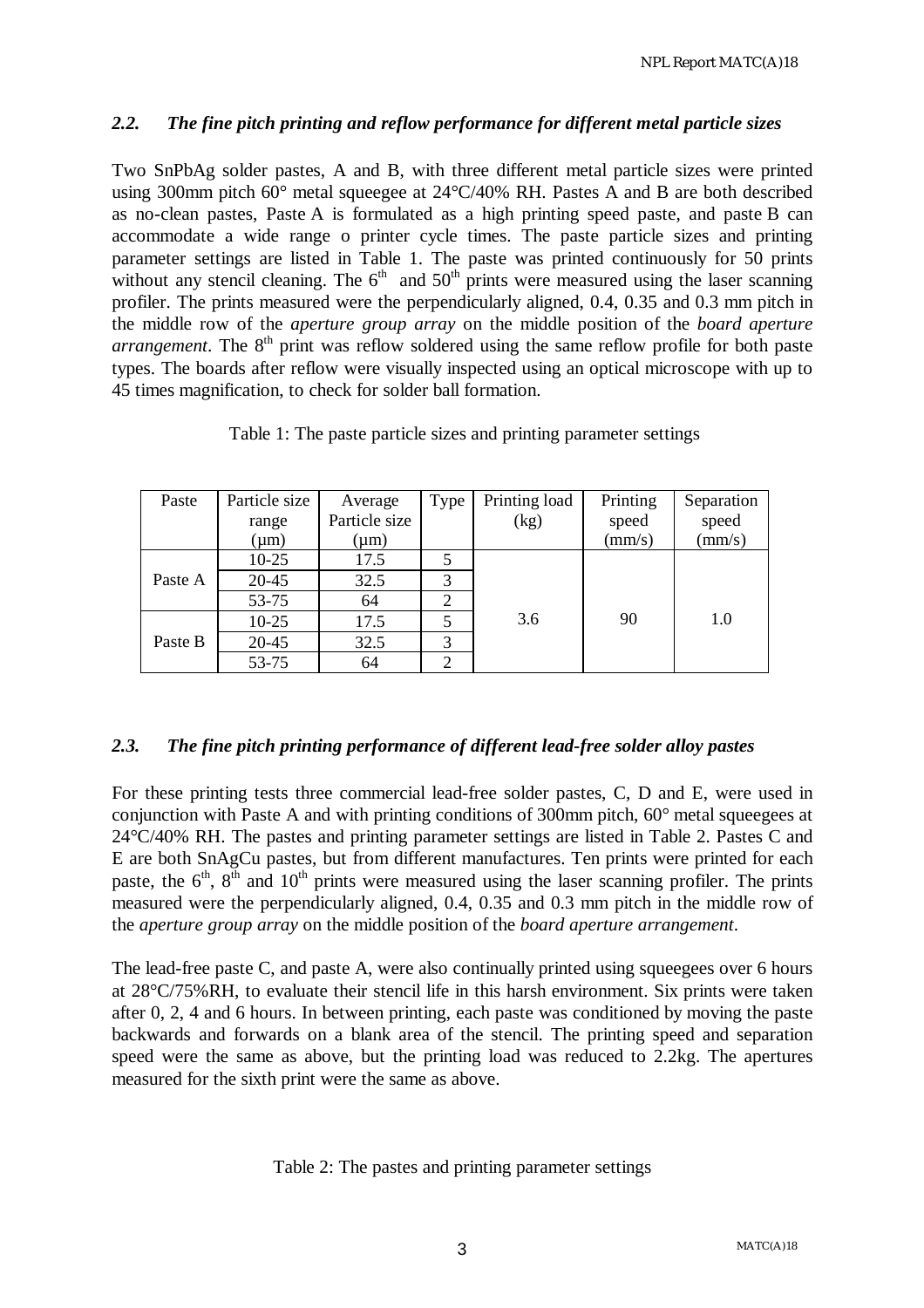| Paste   | Type   | Printing load | Printing speed | Separation speed |
|---------|--------|---------------|----------------|------------------|
|         |        | (kg)          | (mm/s)         | (mm/s)           |
| Paste A | SnPbAg | 3.6           |                |                  |
| Paste C | SnAgCu | 3.6           |                |                  |
| Paste D | SnAg   | 4.2           | 90             | $1.0\,$          |
| Paste E | SnAgCu | 4.2           |                |                  |

#### *2.4. The effect of solder resist on fine pitch printing*

A new print circuit board design was made to assess the printing performance as a function of different resist thicknesses. The stencil was a stainless steel 100µm thick laser cut with an array of QFP apertures, and a selection of tracks leading away from the pads. The design comprised 400, 350 and 300µm pitch with different tracks and via combinations, as shown in Figure 2. The four rows of apertures are labelled A to D, and further details of these are shown in Figures 2a to 2c for the 0.4mm apertures. The arrangement between row A and B is different, but for clarity only a detail of row A is given. The Figures show the pads and the resist window in grey, and the critical (minimum) distance between pad and resist for 0.4mm pitch was set to 50µm for all aperture arrangements. Figure 2b illustrates the basic arrangement from row C; the small dots at the end of each row are only on the PCB and are used as references for height measurements with the laser scanner. Figure 2a presents the tracks (0.150 mm thick). In Figure 2c again the tracks are 0.15mm thick, the vias have 0.5mm pads and 0.4 mm drill holes, and the via separation was set at the following values: 25, 75, 125, 175, 225, 275, 425, 475, 625, 675µm.



Figure 2: The test board and stencil design for substrate with solder resist

The PCBs were coated with a range of matt and gloss finish resists in the thickness range of 10 to 50µm. Paste A was printed using a 300mm pitch, 60° metal squeegees at 26°/40% RH.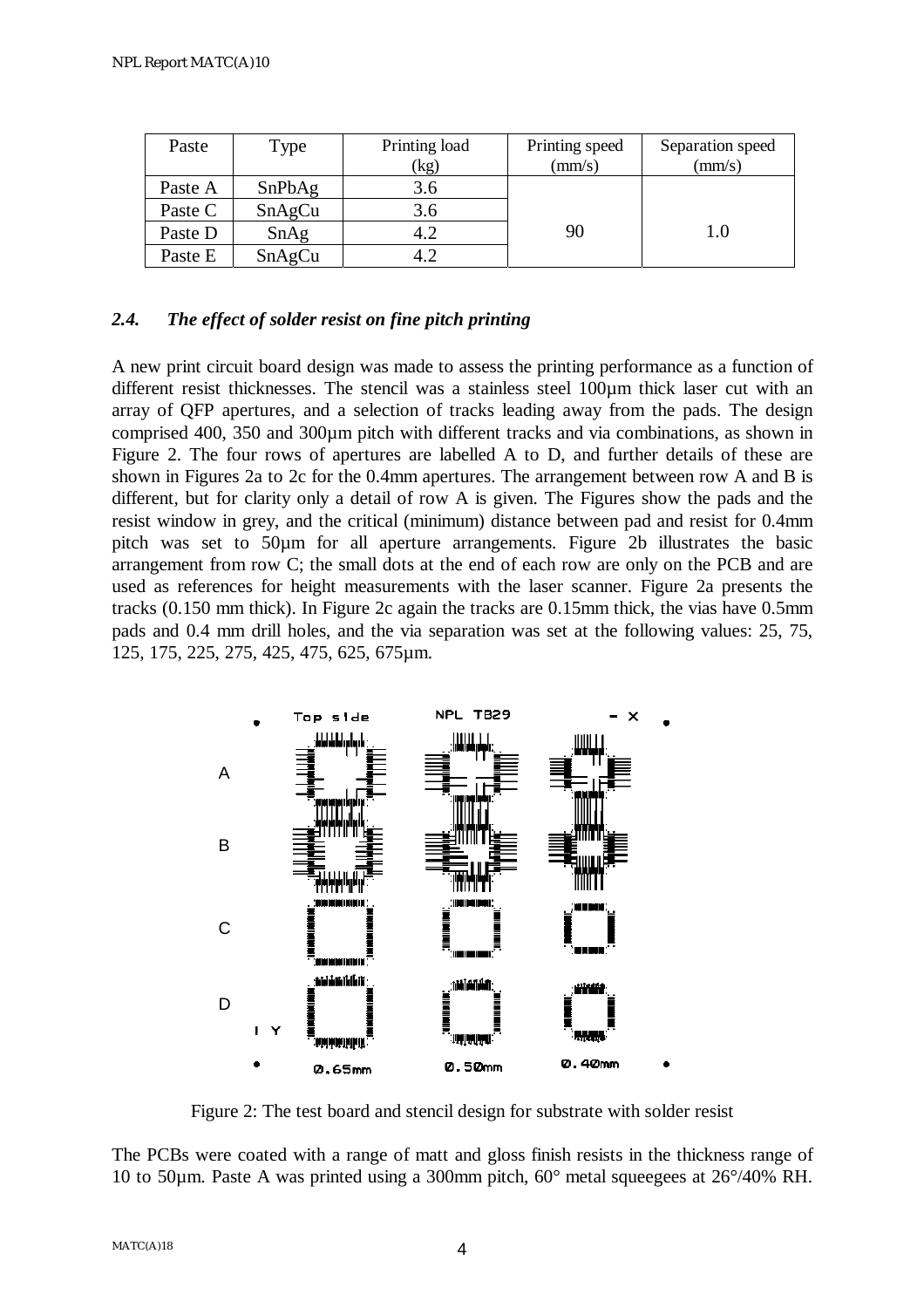The printing speed was 50 mm/s, and printing load was 4 kg. Printing was conducted with two print alignments, good print alignment between stencil and substrate to reflect the ideal situation, and some misalignment to simulate the practical situation for some large electronic boards used in industry. The analysis work was undertaken on the 0.4mm pitch patterns, and here the offset was 20µm in the y axis. The prints on the substrates with different thickness of solder resist were visually inspected using an optical microscope with up to 45 times magnification.



Figures 2a,b,c: Detail of pad, track and via layout

# **3. Results and discussion**

#### *3.1. The effect of metal particle size on fine pitch printing performance*

#### 3.1.1. The fine pitch printing performance of pastes having different metal particle sizes

Two pastes, A and B, each having three metal particle sizes were printed. These two pastes have the same solder alloys and metal contents, but different flux systems. There was no significant difference in printing performance between the two pastes, as shown in Figures 3 and 4. Both pastes gave consistent printing between the  $6<sup>th</sup>$  and  $50<sup>th</sup>$  print for all three particle sizes.

The average printing volume and wall angle for the  $6<sup>th</sup>$  and  $50<sup>th</sup>$  print for the three metal particle size pastes are shown in Figure 5. The fractional print volume and wall angle decrease as the paste metal particle size increases. The type 5 paste (see Table 1, i.e. having the smallest particle size) produces the highest print volume and wall angle. The type 2 (see Table 1, i.e. having the largest particle size) pastes show the lowest fractional print volume and wall angle. The effects of print volume and wall angle are particularly evident on the fine pitch  $(300 \mu m)$ aperture. The effect can be attributed to the ratio of particle size to stencil thickness previously studied by Morris and Wojcik<sup>(4)</sup>and Hwang<sup>(5)</sup>. Morris and Wojcik found that to obtain high quality prints, the ratio of particle size to stencil thickness should be less than  $\frac{1}{2}$ . Hwang suggests the use of metal particle not larger than  $\frac{1}{3}$  of the stencil thickness. In our work, the ration of particle size to stencil thickness varied as shown in Table 3.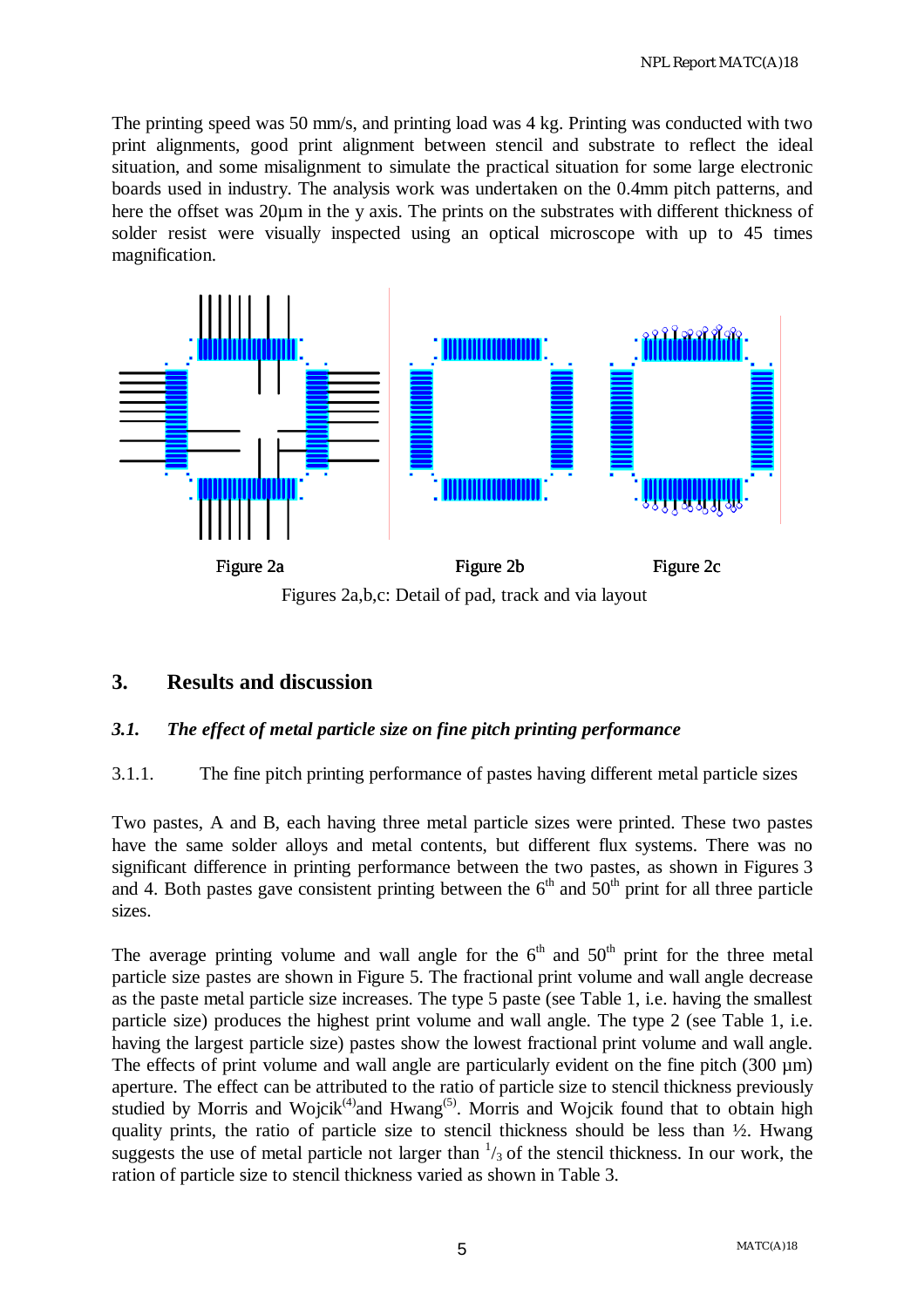

Figure 3 The variation of print volume and wall angle of  $6<sup>th</sup>$  and  $50<sup>th</sup>$  prints for paste A, for three particle size pastes

The results here confirm the observations on how the ratio of particle size to stencil thickness impacts on the print quality. With a ratio of larger than  $\frac{1}{2}$  with the type 2, paste the aperture pitch must be 0.4mm or above to achieve 60% volume deposit. Therefore type 2 pastes should not be used for fine pitch printing, with an aperture size of less than 400µm. Type 5 pastes are desirable to achieve a high fractional printing volume, 70%, for very fine pitch aperture (300  $\mu$ m), and brick like deposits with wall angles of 40 $^{\circ}$ .

| Solder paste type | Average particle size | Stencil thickness | Average particle size      |
|-------------------|-----------------------|-------------------|----------------------------|
|                   | um)                   | um)               | to stencil thickness ratio |
|                   |                       |                   | 0.64                       |
|                   |                       | $($ $)($          | 0.33                       |
|                   |                       |                   |                            |

Table 3: Interactions between particle size and stencil thickness

It is interesting to note the influence of aperture size on print volume, and the data from Figure 5 are plotted as a function of aperture size in Figure 6. Type 2 paste is, not surprisingly, the most sensitive to aperture size as discussed above.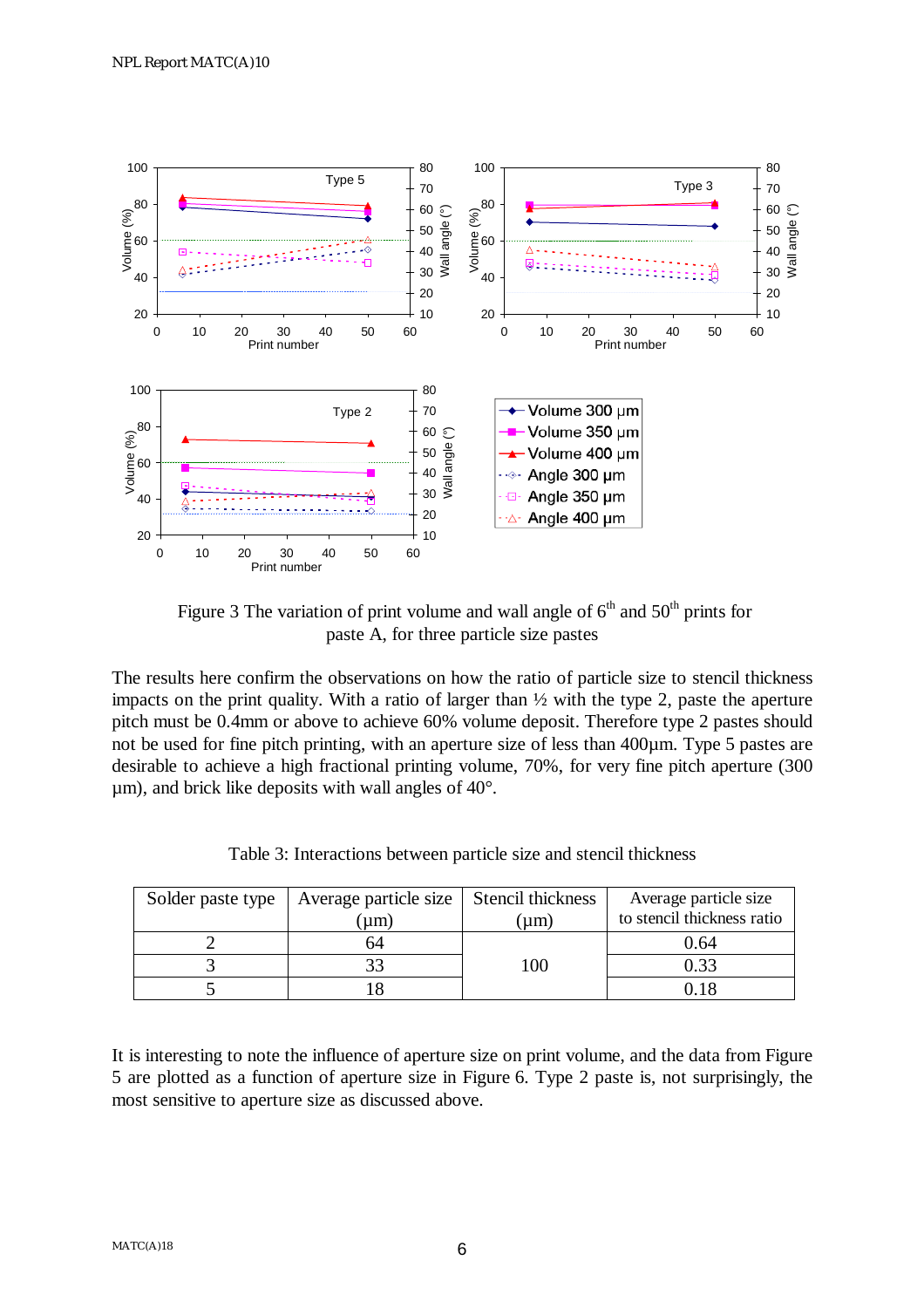

Figure 4: The variations of print volume and wall angle of  $6<sup>th</sup>$  and  $50<sup>th</sup>$  prints for paste B, for three particle sizes



Figure 5: The variations of the average print volume and wall angle with particle size for paste A and B with three metal particle sizes

The printed volume of any paste depends on a summation of a number of forces. We will assume here that the aperture filling process is optimal and the aperture is 100% filled due to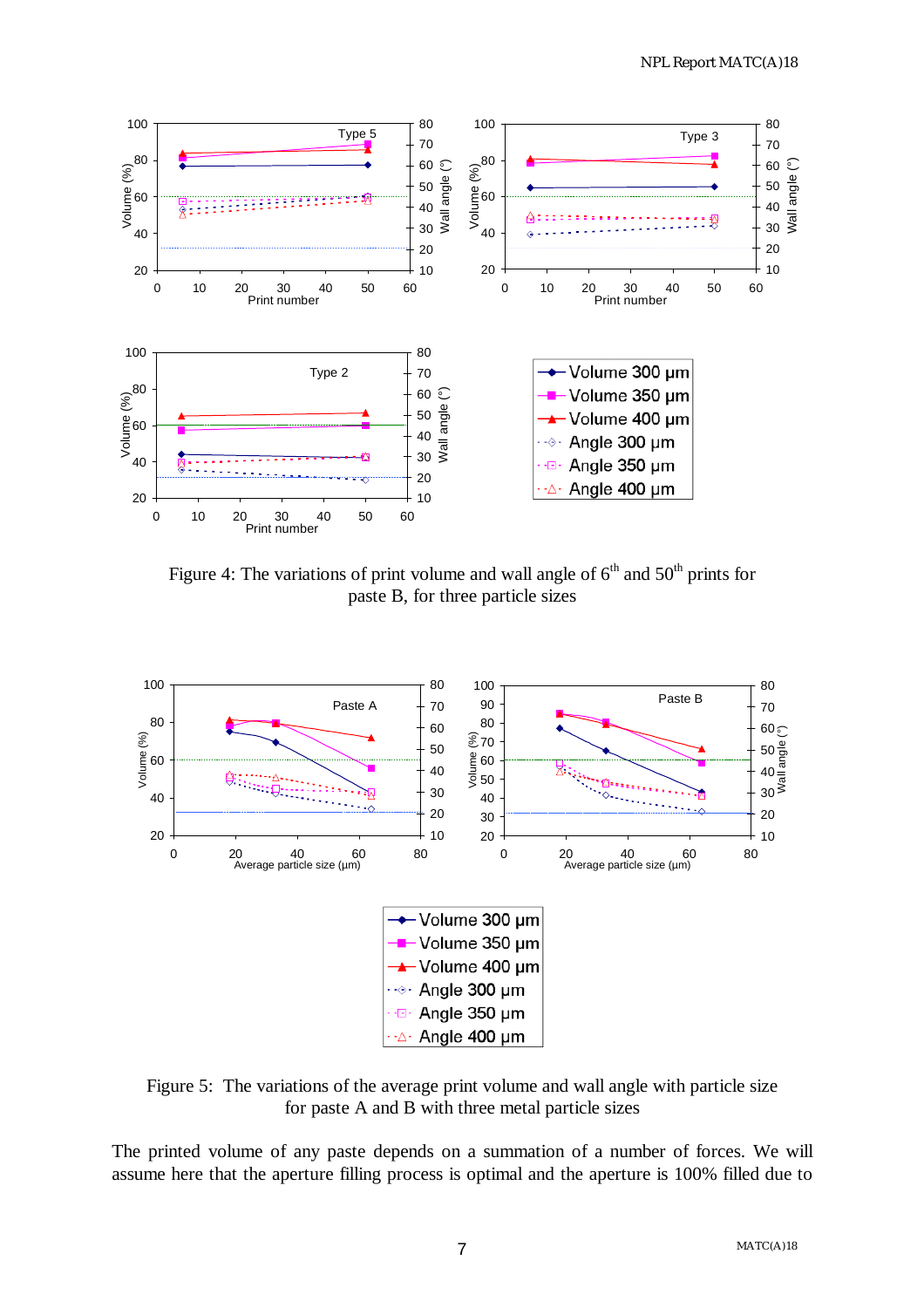the correct selection of printing parameters. The printed volume is therefore dependent on the release process of the paste from the aperture as the board is dropped from the stencil. The forces acting on the paste are; gravity, the adhesive force between the paste and the board, the adhesive force between the paste and the aperture wall, and the cohesive force of the paste itself. From a manufacturing standpoint the important variable is the aperture size, and hence the relative magnitude of the adhesive force between the paste and the aperture wall. As the aperture area decreases the ratio of the aperture area to aperture perimeter decreases. Research<sup> $(6)$ </sup> has shown that this area ratio is the principal factor affecting solder paste release. In the present work the area ratios are 0.68, 0.78 and 0.81 respectively for the three aperture sizes 300, 350 and 400 µm. The larger the ratio, the superior the printing.



Figure 6: The variations of average print volume and wall angle with aperture size for paste A and B, for three metal particle size pastes

Changing the flux vehicle and the age of the paste, or its open time, will influence the adhesion forces. The solder particle size is also a factor as discussed above. A further factor influencing paste release is the effect of the aperture walls on the particle-particle interaction. As the particle size approaches a critical ratio of the aperture opening, probably around 0.4, the particles do not drop out easily but become wedged against the aperture walls. These two factors of stencil thickness and aperture size contribute together resulting in larger particles adhering in smaller apertures. Hence, the type 2 paste is more prone to poor printing in the 0.3mm pitch apertures.

#### 3.1.2. The soldering property of different metal particle size pastes

To investigate the potential for solder balling, two solder pastes A and B having three particle sizes, were reflowed using the same reflow profile. The reflowed solder is illustrated in Figures 7 and 8 for pastes A and B respectively. Some solder balls (arrowed) were found using the type 5 pastes (i.e. the smallest particle size), but not with the type 2 and 3 pastes, as shown in Figure 7 and 8. With fine metal particles, the increase in relative surface area to volume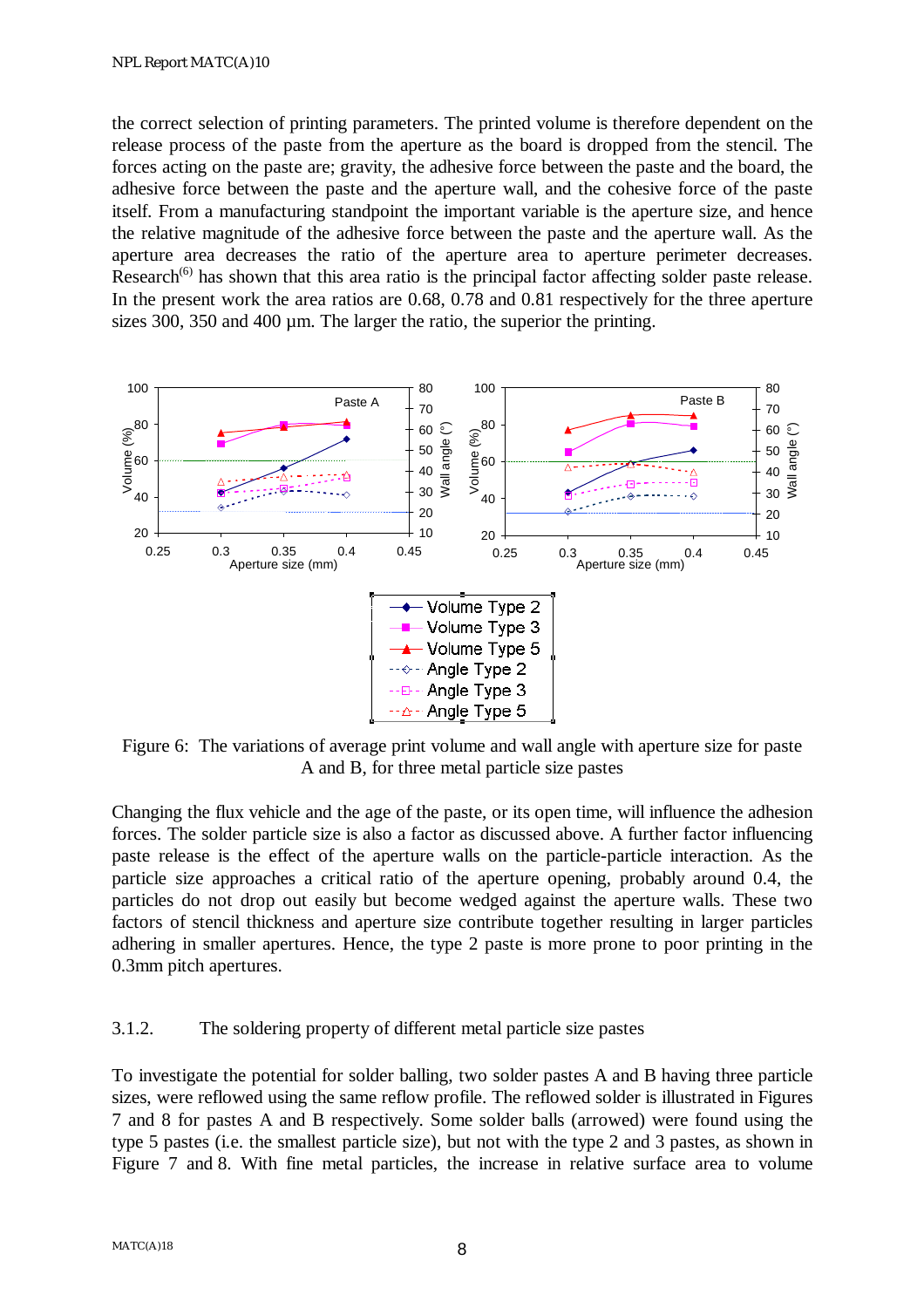increases the amount of oxide in the paste. Increased oxide potentially interferes with solder coalescence during reflow resulting in the ejection of solder balls. With low activity fluxes, where flux exhaustion may be an issue, the probability of oxides remaining as the alloy solidifies will be increased, and hence these alloys will have a greater tendency to solder ball. *Hence that while fine particle sized pastes have the best print characteristics, they have an increased potential for solder balling.* 









(Type 5)

Figure 7: Typical prints for paste A with three metal particle sizes after reflow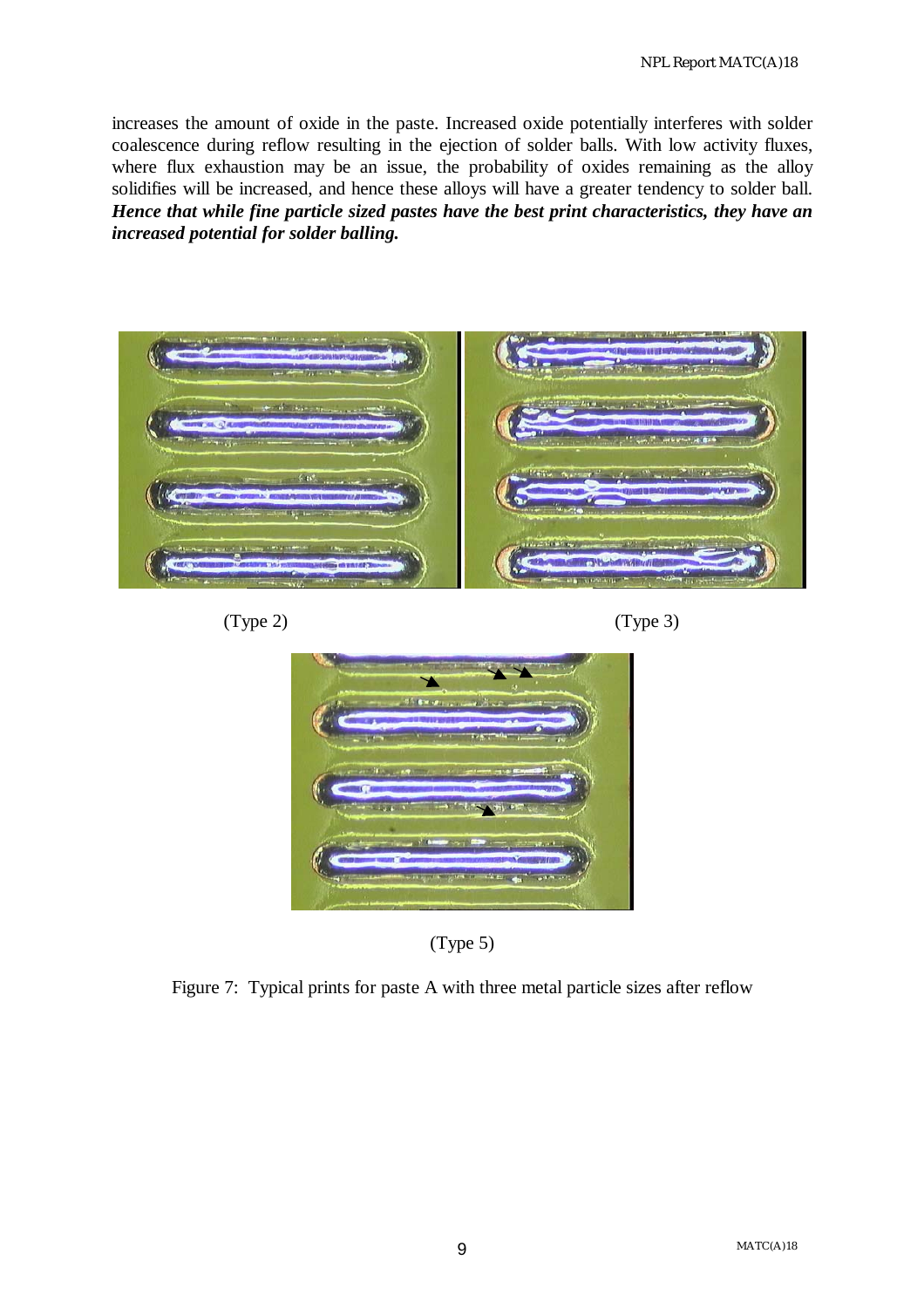

(Type 5)

Figure 8: Typical prints for paste B with three metal particle sizes after reflow

#### *3.2. The effect of solder alloy on fine pitch printing performance*

The print volume and wall angle of  $6<sup>th</sup>$ ,  $8<sup>th</sup>$  and  $10<sup>th</sup>$  prints for different solder alloy pastes are plotted in Figure 9. The three commercial lead-free solder pastes have very similar printing performances to that of SnPbAg paste, and all have high print volumes and wall angles, with good consistency from print to print. Varying the solder alloy has two main impacts on the paste performance, these coming from the chemical properties and the density of the solder. The metal content is typically varied over the 88 to 91% range<sup> $(7)$ </sup>. Density effects have been studied previously and characterised $^{(8)}$ . The chemical effects between most lead-free alloys are not significant and do not present any particular issues in formulating fluxes. Hence, to a large degree the flux vehicle controls the print properties. Consequently the paste manufacturers are clearly capable of making any necessary modifications to the flux vehicle to maintain print quality of the new solder alloys.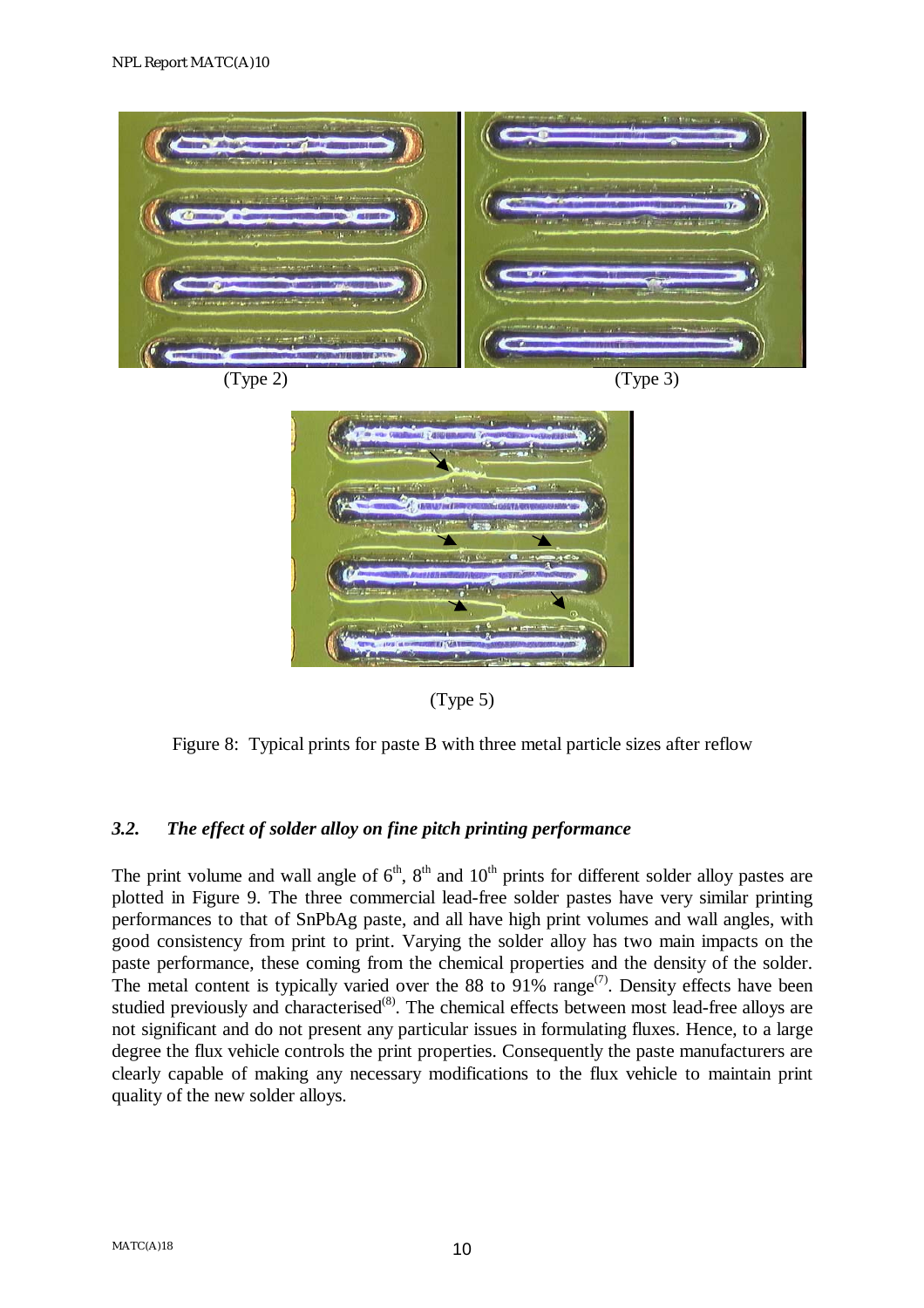

Figure 9: Print volume and wall angle on the prints with different solder alloy pastes

The paste stencil life is another critical performance metric that is used to characterise solder paste. The fine pitch printing performances of two solder pastes, lead-free (paste C) and leadcontaining (paste A), over six hours are summarised in Figure 10. For both pastes there is at least a six hour stencil life at this high temperature and humidity combination. Therefore, there is no loss in performance in going to a lead-free solder paste, and here we successfully demonstrate fine pitch stencil printing of lead-free paste under harsh conditions.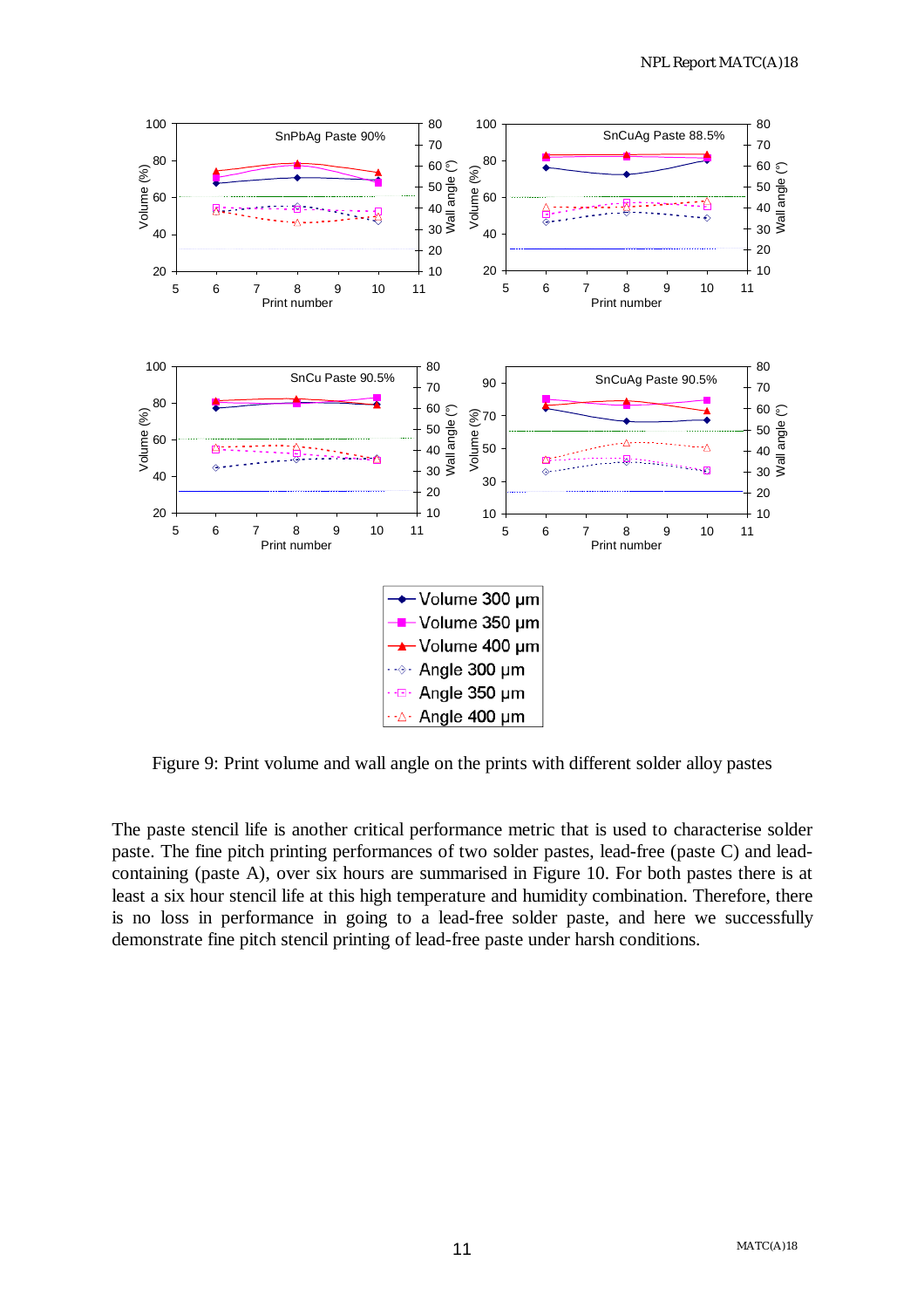

Figure 10: Print volume and wall angle with time for pastes A and C when printing in a 28°C/75% environment

#### *3.3. The effect of substrate with solder resist on fine pitch printing performance*

Solder resist is widely used on electronic assemblies and consequently the effect of thickness and surface finish on the printing performance was also investigated. Although the thickness of solder resist is generally about that of the copper track on the PCB, 40 and 50 $\mu$ m solder resists were used here to characterise the influence of increased thickness.



Figure 11: Typical prints with 0.4 mm pitch on 50 $\mu$ m solder resist (print direction from bottom to top of image)

It was found that even with good alignment between stencil and substrate, and with the 50 µm resist board, very good printing performance was achieved, as illustrated in Figure 11. This Figure shows on the left the top side of the pattern from row A in Figure 2, and on the right side the bottom of the pattern from row A. There is no difference between these two images.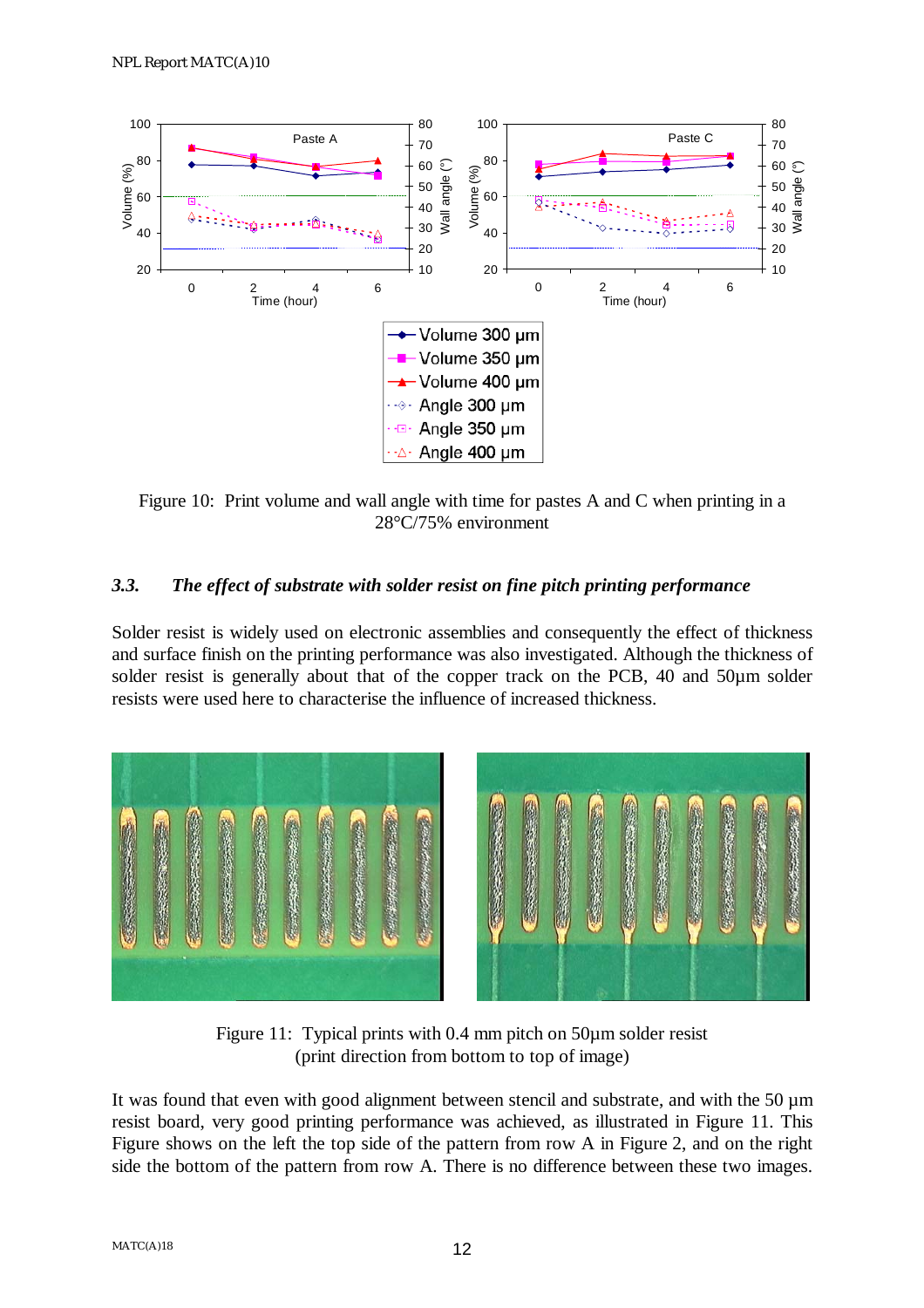However, in production good alignment is difficult to achieve across a large board, and hence misalignment was simulated by shifting the stencil 20µm in the print direction. With this misalignment, the printing performance is a function of resist thickness shown in Figure 12. The images are again, on the left, from the top side of the pattern from row A in Figure 2, and on the right side from the top side of the pattern from row C in Figure 2. There was a little paste off the top of the copper pads when the resist was thicker than 30µm, and the printing performance deteriorated further with thicker resists. This may be due to a small gap between stencil and copper track when solder resist is thicker than the copper pads, as shown in Figure 13. The paste can bleed through the gap as the squeegee passes over. The bigger the gap with the thicker resist, the larger the amount of solder paste that can bleed onto the copper pads.

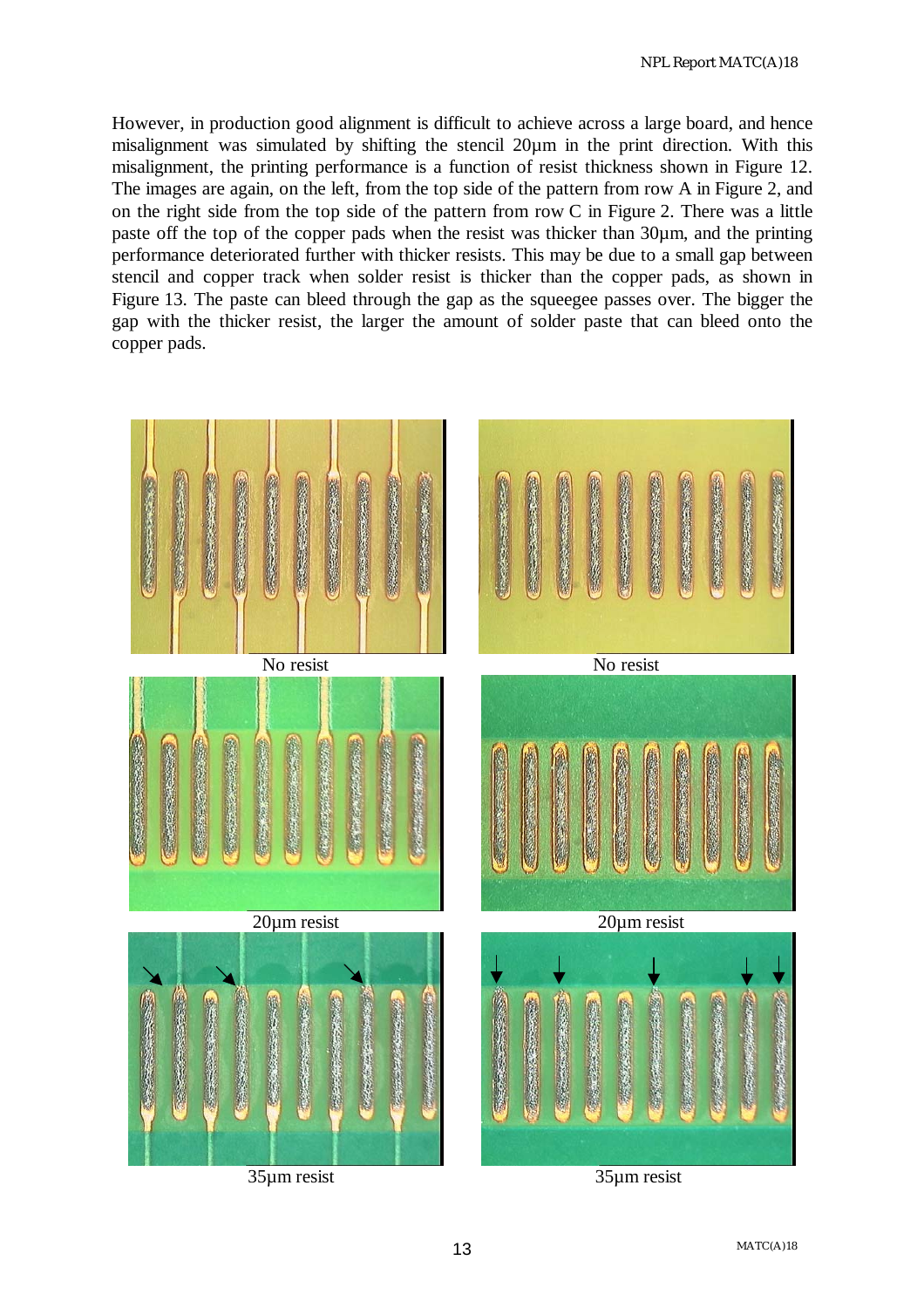

Figure 12: Typical prints with 0.4 mm pitch on the different thickness of solder resist Board (print direction from bottom to top of image)



Figure 13: Diagram of printing on the board with solder resist at 400µm pitch

The results at looking at different surface finish, gloss and matt are shown in Figure 14. There was no significant difference for the prints with the different finishes, and from these results it is clear that the solder resist finish should not affect the printing performance.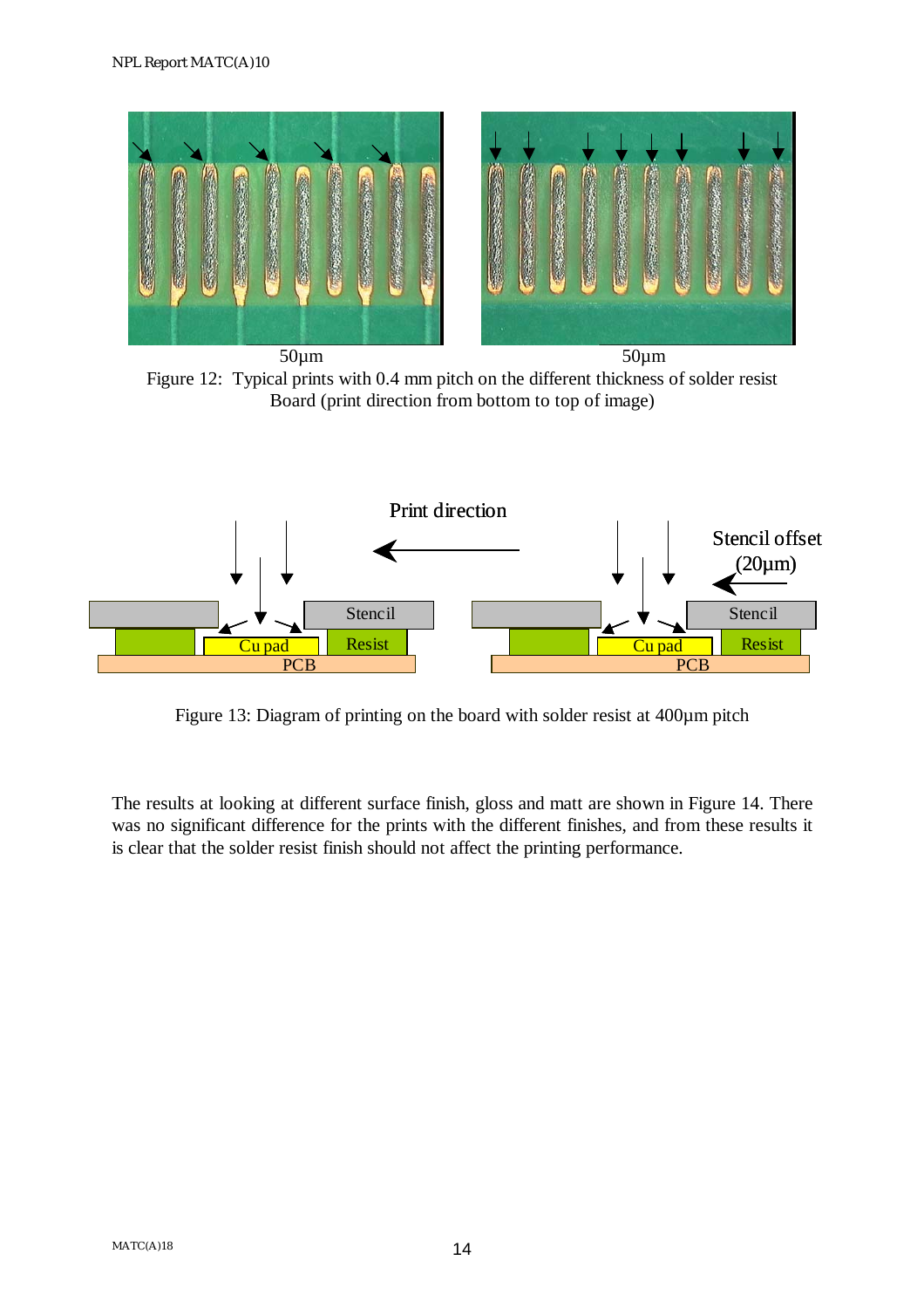



Figure 14: Typical prints with 0.4 pitch on the boards with different finishes resist (print direction from bottom to top of image)

 $\overline{\phantom{a}}$ 

#### **4. Conclusions**

This work was carried out to investigate the effects of a number of factors (in particular solder composition, metal particle size, resist thickness) on the quality of fine pitch stencil paste printing. The salient findings were:

- The use of fine metal particles is the most effective way to improve the quality of fine pitch printing.
	- Type 2 pastes (i.e. those with the particle sizes  $> 50 \mu m$ ) should not be used for fine pitch stencil printing, since it is difficult to achieve the desired 60% deposit particularly when using a fine  $(300 \mu m)$  stencil.
	- Type 5 pastes ( i.e. those with particles in the 10-25 µm range) produce the best printing characteristics and achieve the desired high (70%) print volumes, even for fine pitch  $(300 \mu m)$  apertures
	- However, fine metal particles can result in a higher incidence of solder balling during reflow soldering.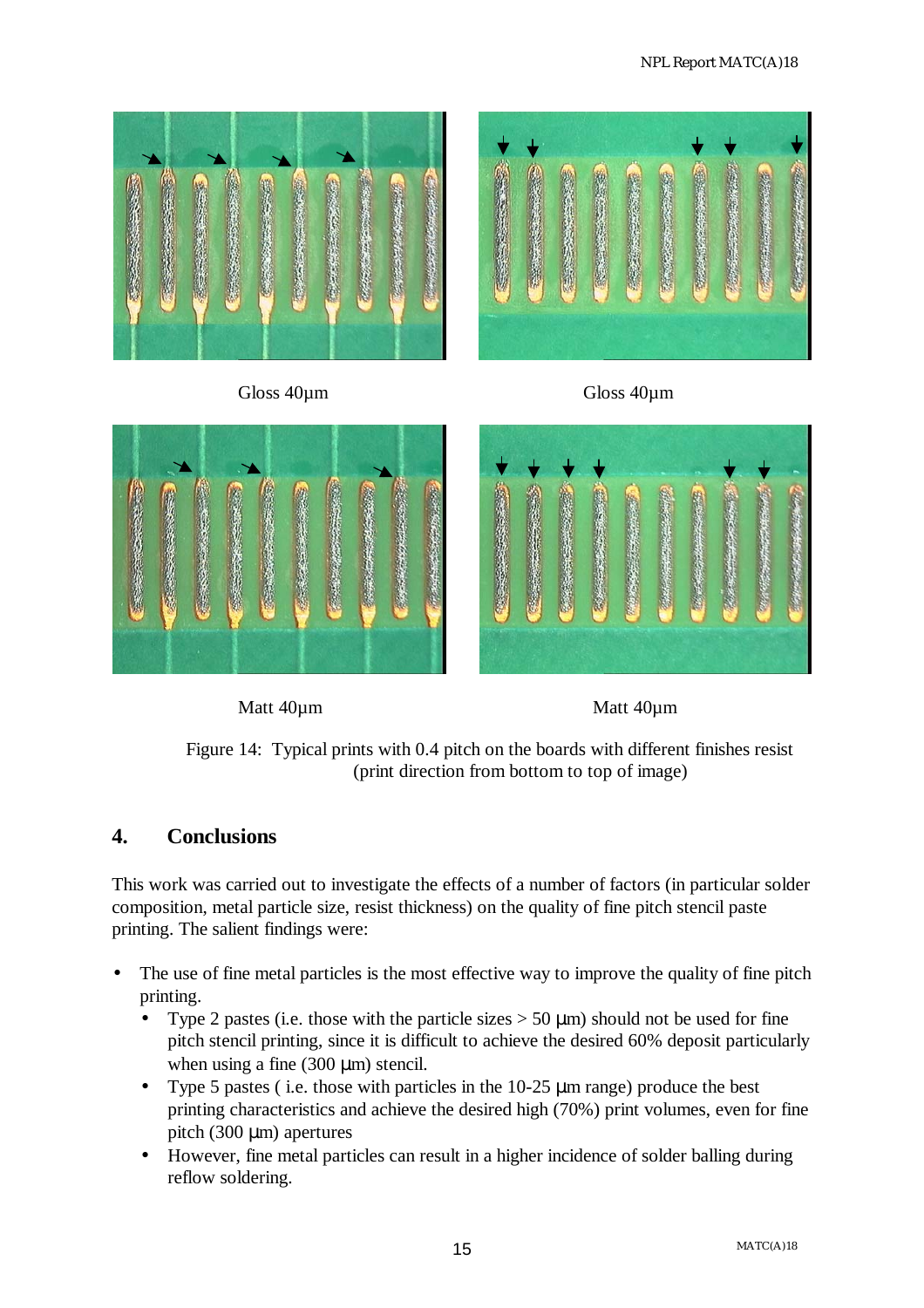- Fine pitch printing performance is not sensitive to the solder composition, and no specific issues are anticipated in fine pitch printing using lead-free solders. Adjusting the total metal content in the paste to compensate for density changes, results in acceptable quality for the fine pitch printing of the lead-free solder pastes. Printing with enclosed print heads was instrumental in achieving long stencil life under harsh environments.
- The effect of solder resist thickness on printing performance is not critical.
	- With good print alignment, the thickness of solder resist (even for 50  $\mu$ m thickness) appears to have little effect on the quality of the print.
	- However, with some small misalignment, the quality of the print is degraded when using resists of thickness  $> 30 \mu$ m, and as the thickness is increased there is further deterioration. If good print alignment cannot be guaranteed, it is recommended to restrict the thickness of the resist to  $<$  30  $\mu$ m.

#### *5.* **Acknowledgements**

The work was carried out as part of a project in the Measurements for the Processability of Materials (MPM7.4) Programme of the UK Department of Trade and Industry.

#### **6. References**

- 1. Haslehurst L and Ekere N.N. "Parameter interactions in stencil printing of solder pastes" J. of Electronics Manufacturing, Vol.6, No.4, 1996, pp. 307-316.
- 2. L. Zou, M. Dusek, M. Wickham and C. Hunt "Fine pitch stencil printing using enclosed printing system" NPL MATC (A) 09, August 2001.
- 3. M. Dusek and C. Hunt "A novel measurement technique for stencil printed solder paste" NPL MATC (A)08, August 2001.
- 4. J.R. Morris and T. Wojcik. "Stencil printing of solder paste for fine pitch surface mount assembly" IEEE Transactions on Components, Hybrids and Manufacturing Technology, Vol.14, No.3, pp560-566.
- 5. J.S Hwang "Solder paste in electronic packaging" 1989, Van Nostrand Reinhold, New York.
- 6. G. Rodriguez & D.F. Baldwin "Analysis of solder paste release in fine pitch stencil printing process" J. Electronic Packaging Sept. 1999, Vol 121, Part 3, pp 169-178.